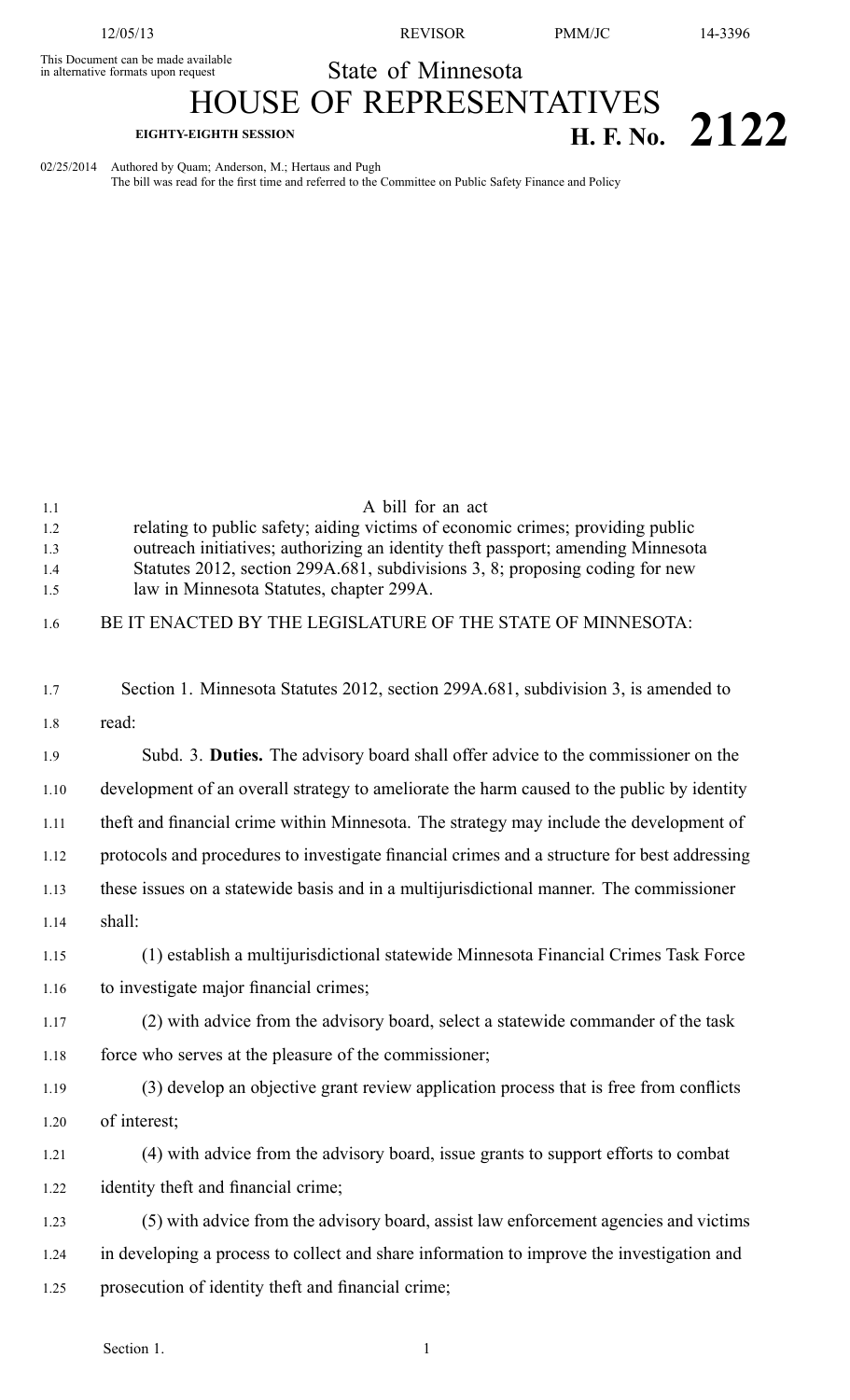2.1 (6) with advice from the advisory board, develop and approve an operational budget 2.2 for the office of the statewide commander and the Minnesota Financial Crimes Task 2.3 Force; and 2.4 (7) with advice from the advisory board, develop and implement <sup>a</sup> comprehensive 2.5 process through the victims assistance program to assist victims of identity theft crimes to: 2.6 (i) repor<sup>t</sup> these crimes to the appropriate state and federal authorities; and 2.7 (ii) protect, correct, and restore their financial accounts, personal and credit 2.8 information, identities, and privacy; and 2.9 (8) enter into any contracts necessary to establish and maintain <sup>a</sup> relationship with 2.10 retailers, financial institutions, and other businesses to deal effectively with identity theft

2.11 and financial crime. 2.12 The task force described in clause (1) may consist of members from local law 2.13 enforcement agencies, federal law enforcement agencies, state and federal prosecutors' 2.14 offices, and representatives from retail businesses, financial institutions, and not-for-profit

2.15 organizations.

2.16 Sec. 2. Minnesota Statutes 2012, section 299A.681, subdivision 8, is amended to read: 2.17 Subd. 8. **Victims assistance program.** (a) The commissioner may shall establish <sup>a</sup> 2.18 victims' assistance program to assist victims of economic crimes and provide prevention 2.19 and awareness programs. The commissioner may retain the services of not-for-profit 2.20 organizations to assist in the development and delivery systems in aiding victims of 2.21 financial crime. The program may not provide any financial assistance to victims, but 2.22 may shall assist victims in obtaining police assistance and advise victims in how to 2.23 protect personal accounts and identities. The program shall assist identity theft victims 2.24 in obtaining identity theft passports under section 299A.682. Services may must include 2.25 <sup>a</sup> victim toll-free telephone number, fax number, Web site, Monday through Friday 2.26 telephone service, e-mail response, and interfaces to other helpful Web sites. Victims' 2.27 information compiled are is governed under chapter 13. The commissioner shall post or 2.28 communicate, through public service announcements in newspapers, radio, television, 2.29 cable access, billboards, Internet, Web sites, and other normal advertising channels, the 2.30 victim toll-free telephone number, fax number, Web site address, e-mail address of the 2.31 victims assistance program, and the specific types of assistance that the program provides. 2.32 (b) The commissioner may pos<sup>t</sup> or communicate, through public service 2.33 announcements in newspapers, radio, television, cable access, billboards, Internet, Web

- 2.34 sites, and other normal advertising channels, <sup>a</sup> financial reward of up to \$2,000 for
- 2.35 tips leading to the apprehension and successful prosecution of individuals committing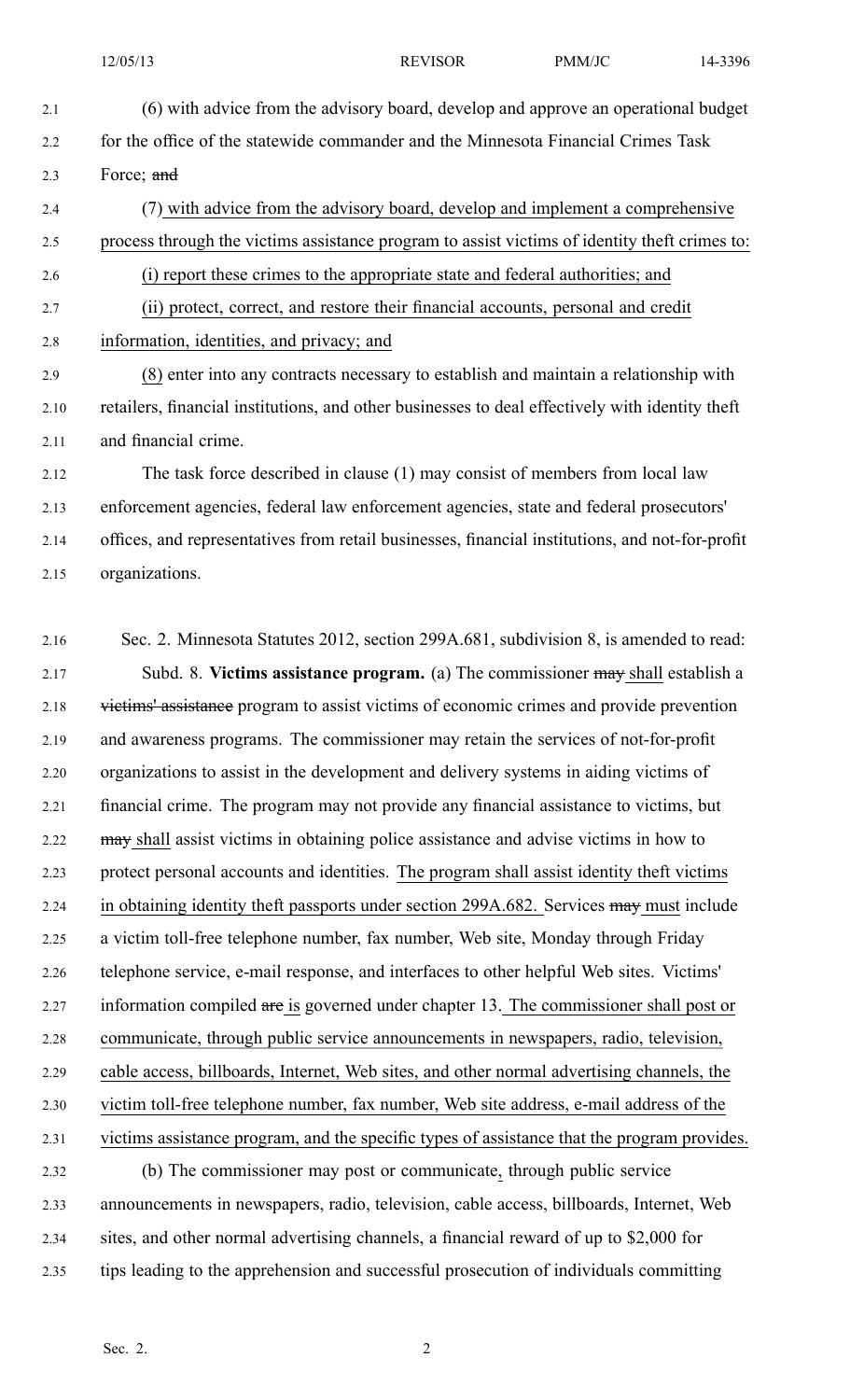3.1 economic crime. All rewards must be approved by the commissioner. The release of

3.2 funds must be made to an individual whose information leads to the apprehension and

3.3 prosecution of offenders committing economic or financial crimes against citizens or

3.4 businesses in Minnesota. All rewards paid to an individual must be reported to the

3.5 Department of Revenue along with the individual's Social Security number.

3.6 Sec. 3. **[299A.682] IDENTITY THEFT PASSPORT.**

3.7 Subdivision 1. **Authorization and requirements.** The commissioner, in 3.8 cooperation with any law enforcement agency, may issue an identity theft passpor<sup>t</sup> to <sup>a</sup> 3.9 person who meets both of the following requirements:

3.10 (1) is <sup>a</sup> victim of identity theft in this state as described in section 609.527; and 3.11 (2) has filed <sup>a</sup> police repor<sup>t</sup> with any law enforcement agency citing that the person

3.12 is <sup>a</sup> victim of identity theft.

3.13 Subd. 2. **Application.** A victim who has filed <sup>a</sup> repor<sup>t</sup> of identity theft with <sup>a</sup> law

3.14 enforcement agency may apply for an identity theft passpor<sup>t</sup> through the law enforcement

3.15 agency. The law enforcement agency shall send <sup>a</sup> copy of the police repor<sup>t</sup> and the

3.16 application to the commissioner, who shall process the application and supporting repor<sup>t</sup>

3.17 and may issue the victim an identity theft passpor<sup>t</sup> in the form of <sup>a</sup> card or certificate.

3.18 Subd. 3. **Use.** A victim of identity theft issued an identity theft passpor<sup>t</sup> may presen<sup>t</sup> 3.19 the passpor<sup>t</sup> to either of the following:

3.20 (1) <sup>a</sup> law enforcement agency, to help preven<sup>t</sup> the victim's arrest or detention for an 3.21 offense committed by someone other than the victim who is using the victim's identity; or 3.22 (2) <sup>a</sup> creditor of the victim, to aid in the creditor's investigation and establishment of 3.23 whether fraudulent charges were made against accounts in the victim's name or whether

3.24 accounts were opened using the victim's identity.

3.25 Subd. 4. **Acceptance.** A law enforcement agency or creditor may accep<sup>t</sup> an identity 3.26 theft passpor<sup>t</sup> issued pursuan<sup>t</sup> to this section and presented by <sup>a</sup> victim at the discretion

3.27 of the law enforcement agency or creditor. A law enforcement agency or creditor may

3.28 consider the surrounding circumstances and available information regarding the offense

3.29 of identity theft pertaining to the victim.

3.30 Subd. 5. **Classification of data.** An application made with the commissioner under 3.31 subdivision 2, including any supporting documentation, is classified as private data on 3.32 individuals under chapter 13.

3.33 Subd. 6. **Rulemaking.** The commissioner shall adopt rules necessary to implement 3.34 this section, including <sup>a</sup> procedure by which the commissioner shall ensure that an identity